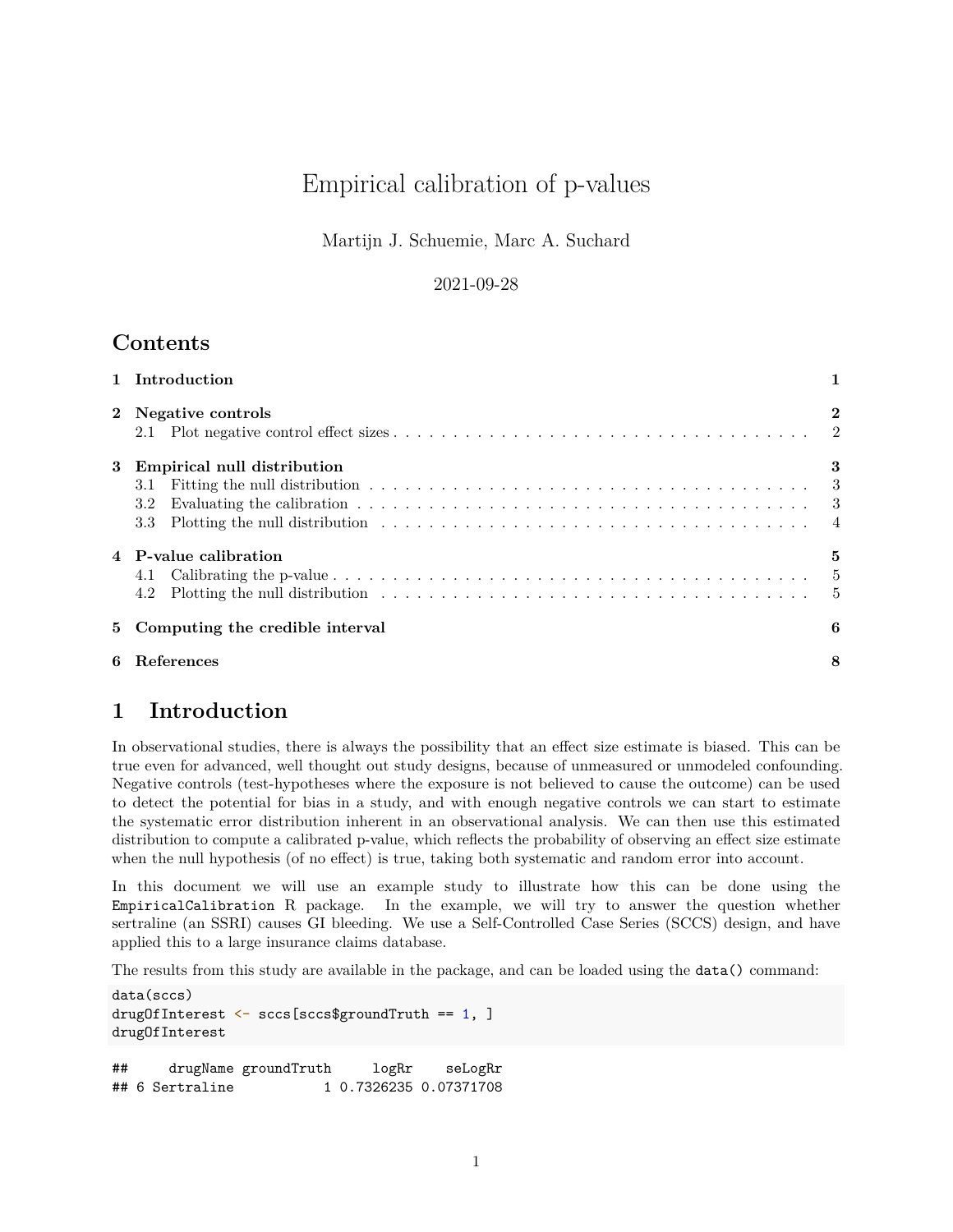exp(drugOfInterest\$logRr)

## [1] 2.080532

```
computeTraditionalP(drugOfInterest$logRr, drugOfInterest$seLogRr)
```
## [1] 0

Here we see that the effect estimate for sertraline is 2.1, with a p-value that is so small R rounds it to 0.

## <span id="page-1-0"></span>**2 Negative controls**

Negative controls are drug-outcome pairs where we believe the drug does not cause (or prevent) the outcome. In other words, we believe the true effect size to be a relative risk of 1. We would prefer our negative controls to have some resemblance with out hypothesis of interest (in our example sertraline - GI bleed), and we therefore typically pick negative controls where the outcome is the same (exposure controls), or the exposure is the same (outcome controls). In this example, we have opted for exposure controls, and have identified a set of drugs not believed to cause GI bleed. We have executed exactly the same analysis for these exposures, resulting in a set of effect size estimates, one per negative control:

```
data(sccs)
negatives <- sccs[sccs$groundTruth == 0, ]
head(negatives)
```

| ##     |                       | drugName groundTruth |                       | logRr seLogRr |
|--------|-----------------------|----------------------|-----------------------|---------------|
| ## 1   | Thiothixene           |                      | 0 0.4339021 0.7617538 |               |
| ## 2   | Methocarbamol         |                      | 0 0.6363184 0.1839892 |               |
| ## $4$ | Phentermine           |                      | 0 0.9297549 0.2979802 |               |
| ## 5   | Disulfiram            |                      | 0 1.6919273 0.5955222 |               |
| ##7    | Orlistat              |                      | 0 0.5261691 0.1967199 |               |
|        | ## 8 Prochlorperazine |                      | 0 0.8581890 0.1308460 |               |

#### <span id="page-1-1"></span>**2.1 Plot negative control effect sizes**

We can start by creating a forest plot of our negative controls:

plotForest(negatives\$logRr, negatives\$seLogRr, negatives\$drugName)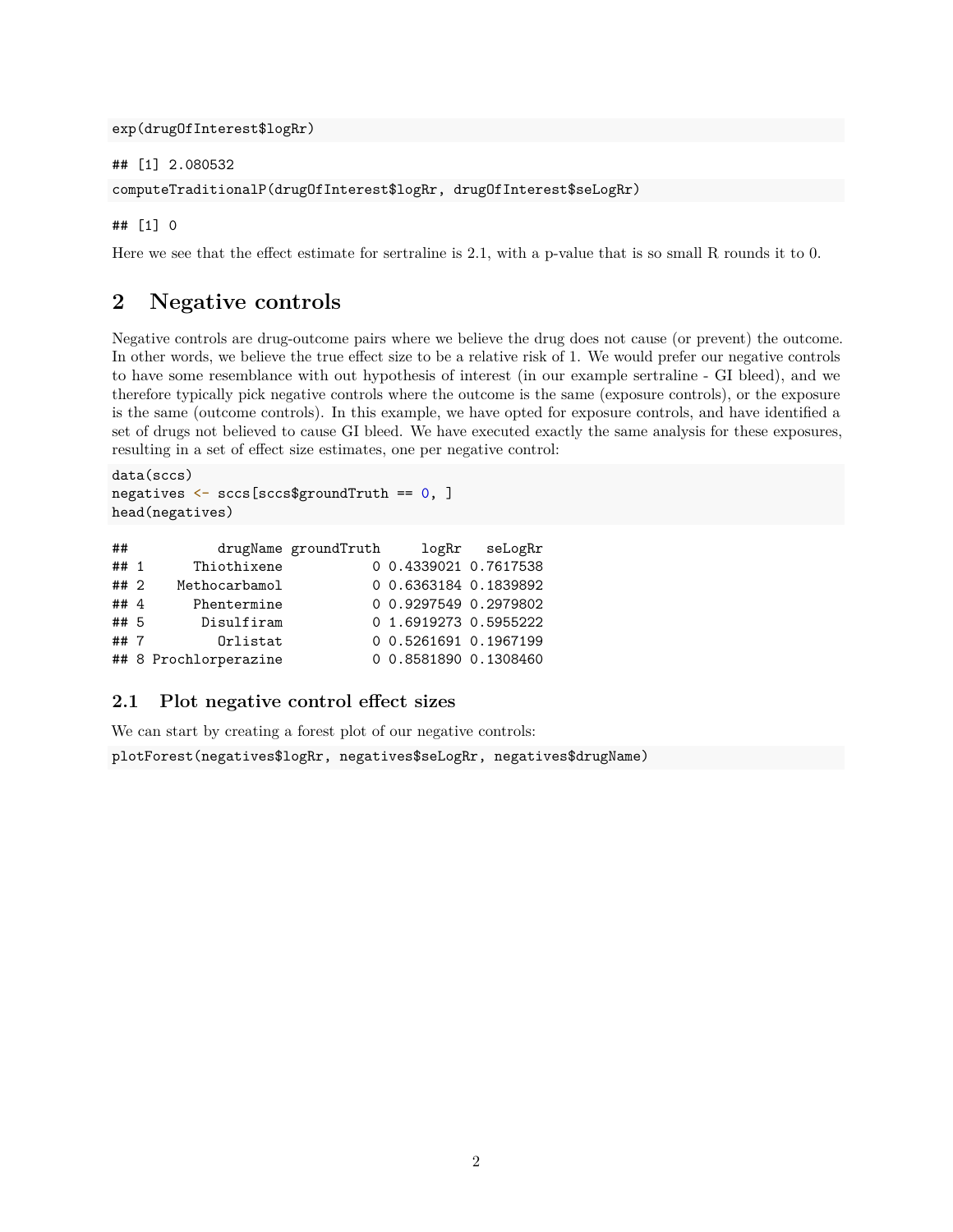

Here we see that many negative controls have a confidence interval that does not include a relative risk of 1 (orange lines), certainly more than the expected 5%. This indicates the analysis has systematic error.

## <span id="page-2-0"></span>**3 Empirical null distribution**

#### <span id="page-2-1"></span>**3.1 Fitting the null distribution**

We can use the negative controls to estimate the systematic error distribution. We assume the distribution is a Gaussian distribution, which we have found to give good performance in the past.

```
null <- fitNull(negatives$logRr, negatives$seLogRr)
null
## Estimated null distribution
```

```
##
## Estimate
## Mean 0.7920
## SD 0.2835
```
We see that the mean of our distribution is greater than 0, indicating the analysis is positively biased. We also see the standard deviation is greater than 0.25, indicating there is considerable variability in the systematic error from one estimate to the next.

#### <span id="page-2-2"></span>**3.2 Evaluating the calibration**

To evaluate whether our estimation of the systematic error distribution is a good one, we can test whether the calibrated p-value is truly calibrated, meaning the fraction of negative controls with a p-value below alpha is approximately the same as alpha: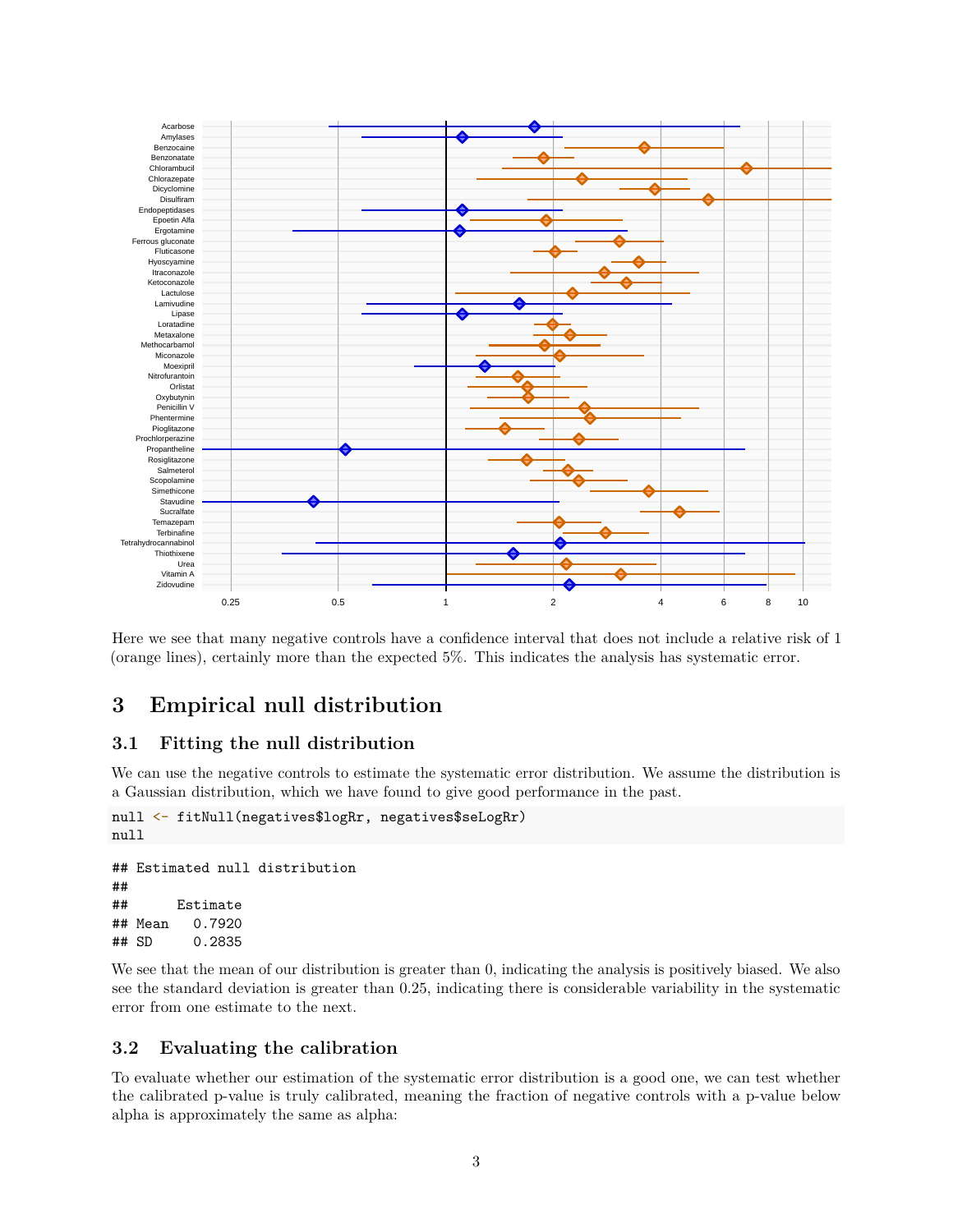



This method uses a leave-one-out design: for every negative control, the null distribution is fitted using all other negative controls, and the calibrated p-value for that negative control is computed.

In the graph we see that the calibrated p-value is much closer to the diagonal than the uncalibrated p-value.

#### <span id="page-3-0"></span>**3.3 Plotting the null distribution**

We can create a graphical representation of the null distribution, together with the negative controls used to estimate that distribution:

plotCalibrationEffect(negatives\$logRr,negatives\$seLogRr, null = null)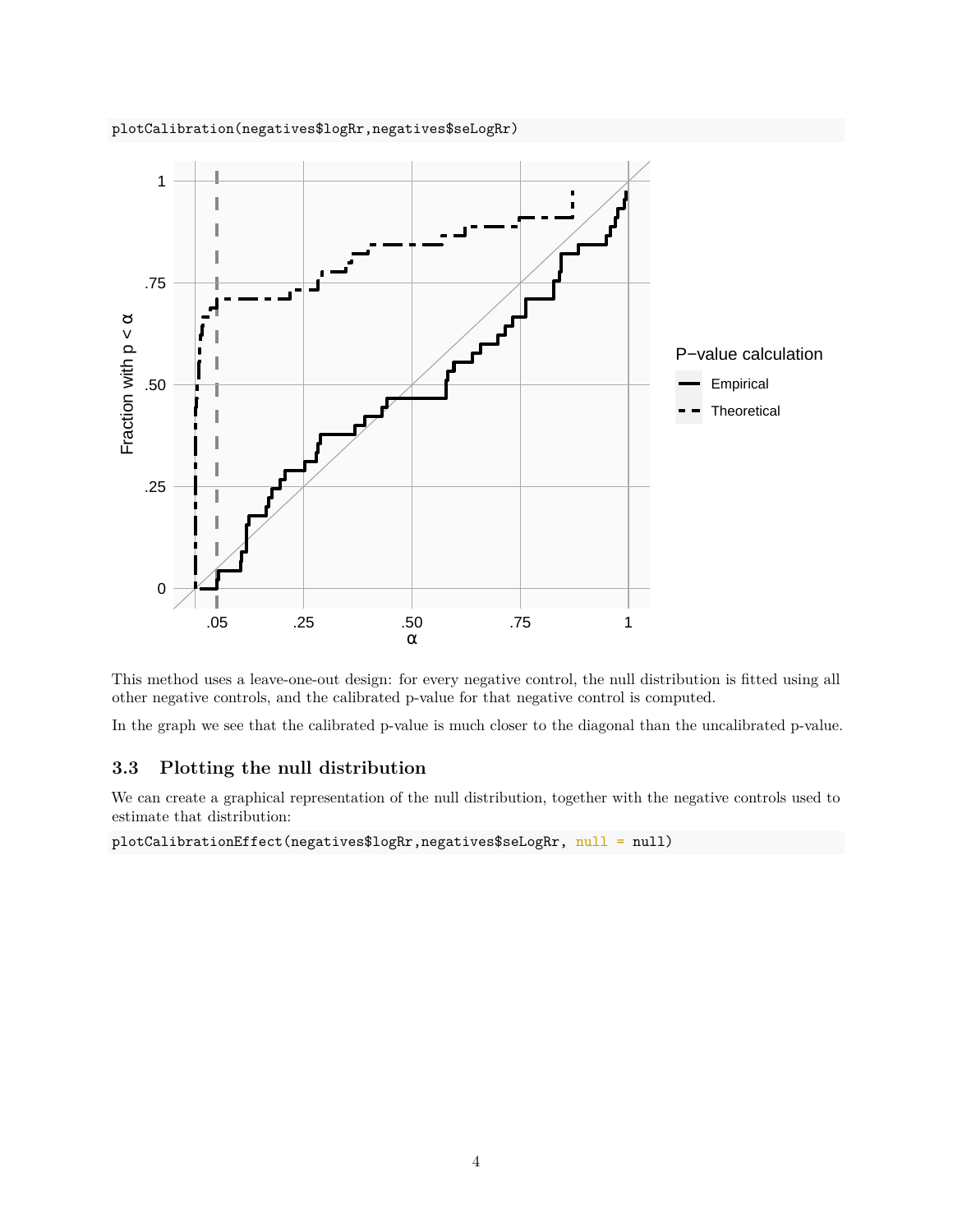

In this graph, the blue dots represent the negative controls. Any estimates below the gray dashed lines will have a traditional p-value below .05. In contrast, only estimates that fall within the orange areas will have a calibrated p-value below .05.

# <span id="page-4-0"></span>**4 P-value calibration**

#### <span id="page-4-1"></span>**4.1 Calibrating the p-value**

We can now use the estimated null distribution to compute the calibrated p-value for our drug of interest:

```
p <- calibrateP(null, drugOfInterest$logRr, drugOfInterest$seLogRr)
p
```

```
## [1] 0.839405
```
In this case, the calibrated p-value is 0.84, meaning we have very little confidence we can reject the null hypothesis.

#### <span id="page-4-2"></span>**4.2 Plotting the null distribution**

A visual representation of the calibration makes it clear why we are no longer certain we can reject the null hypothesis:

```
plotCalibrationEffect(negatives$logRr,
                      negatives$seLogRr,
                      drugOfInterest$logRr,
                      drugOfInterest$seLogRr,
                      null)
```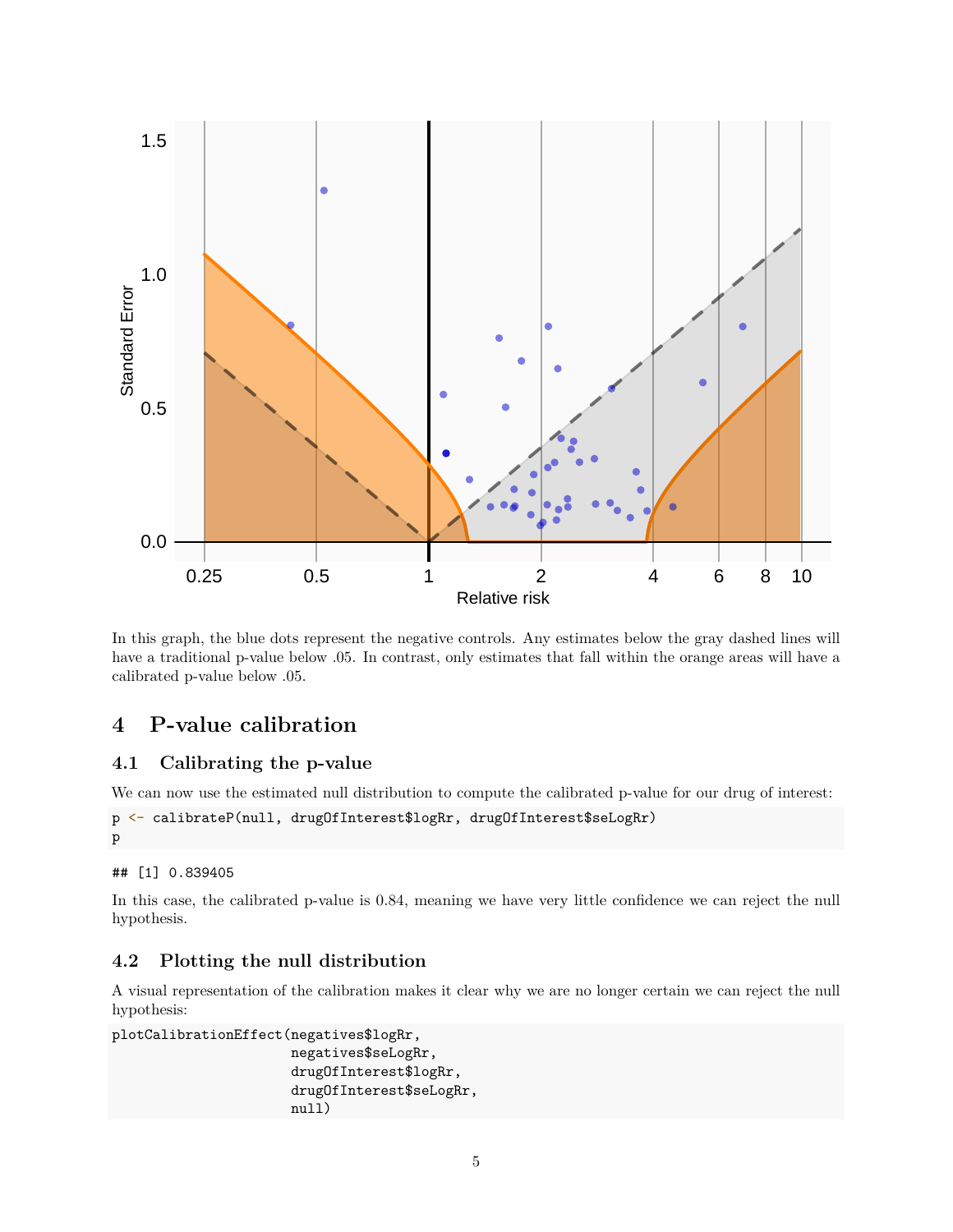

In this plot we see that, even though the drug of interest (the yellow diamond) has a high relative risk, it is indistinguishable from our negative controls.

## <span id="page-5-0"></span>**5 Computing the credible interval**

Depending on how much information we have in terms of number of negative controls, or precision of those negative controls, we will be more or less certain about the parameters of the null distribution and therefore about the calibrated p-value. To estimate our uncertainty we can compute the 95% credible interval using Markov Chain Monte Carlo (MCMC). We can apply the fitMcmcNull function for this purpose:

```
null <- fitMcmcNull(negatives$logRr, negatives$seLogRr)
null
## Estimated null distribution (using MCMC)
##
## Estimate lower .95 upper .95
## Mean 0.79181 0.67244 0.9055
## Precision 11.87624 6.09326 22.8731
```
## Acceptance rate: 0.32859671403286

##

We see that there is uncertainty around the estimates of the mean and precision  $(= 1/SD^2)$ , as expressed in the 95% credible intervals. This uncertainty can be reduced by either increasing the number of negative controls, or by increasing the power for the existing controls (e.g. by waiting for more data to accumulate).

The acceptance rate of the MCMC seems reasonable (ideal values are typically between 0.2 and 0.6), but we can investigate the trace just to be sure: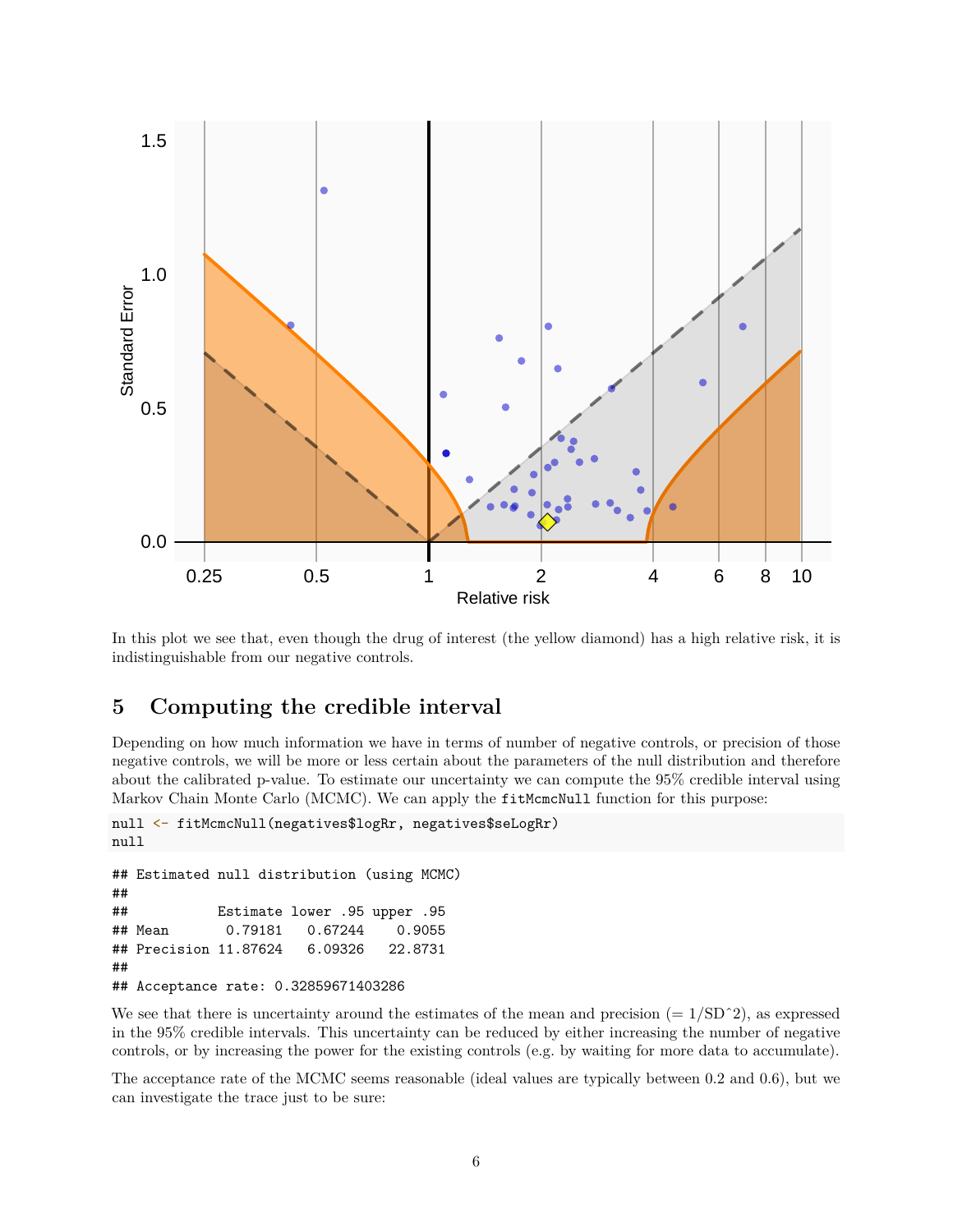

For both variables the trace should look like 'random noise', as is the case above. When we see auto-correlation, meaning that one value of the trace depends on the previous value of the trace, the MCMC might not be reliable and we should not trust the 95% credible interval.

We can use the new null object to compute the calibrated p-value as well as the 95% credible interval:

```
p <- calibrateP(null, drugOfInterest$logRr, drugOfInterest$seLogRr)
p
```

```
## p lb95ci ub95ci
## 1 0.8346131 0.5480191 0.9915153
```
Note that there is uncertainty around the calibrated p-value as expressed in the 95% credible interval.

We can also visualize the uncertainty in the p-value calibration by plotting the 95% credible interval of the boundary where calibrated  $p = 0.05$ , here indicated by the red band:

```
plotCalibrationEffect(negatives$logRr,
                      negatives$seLogRr,
                      drugOfInterest$logRr,
                      drugOfInterest$seLogRr,
                      null,
                      showCis = TRUE)
```